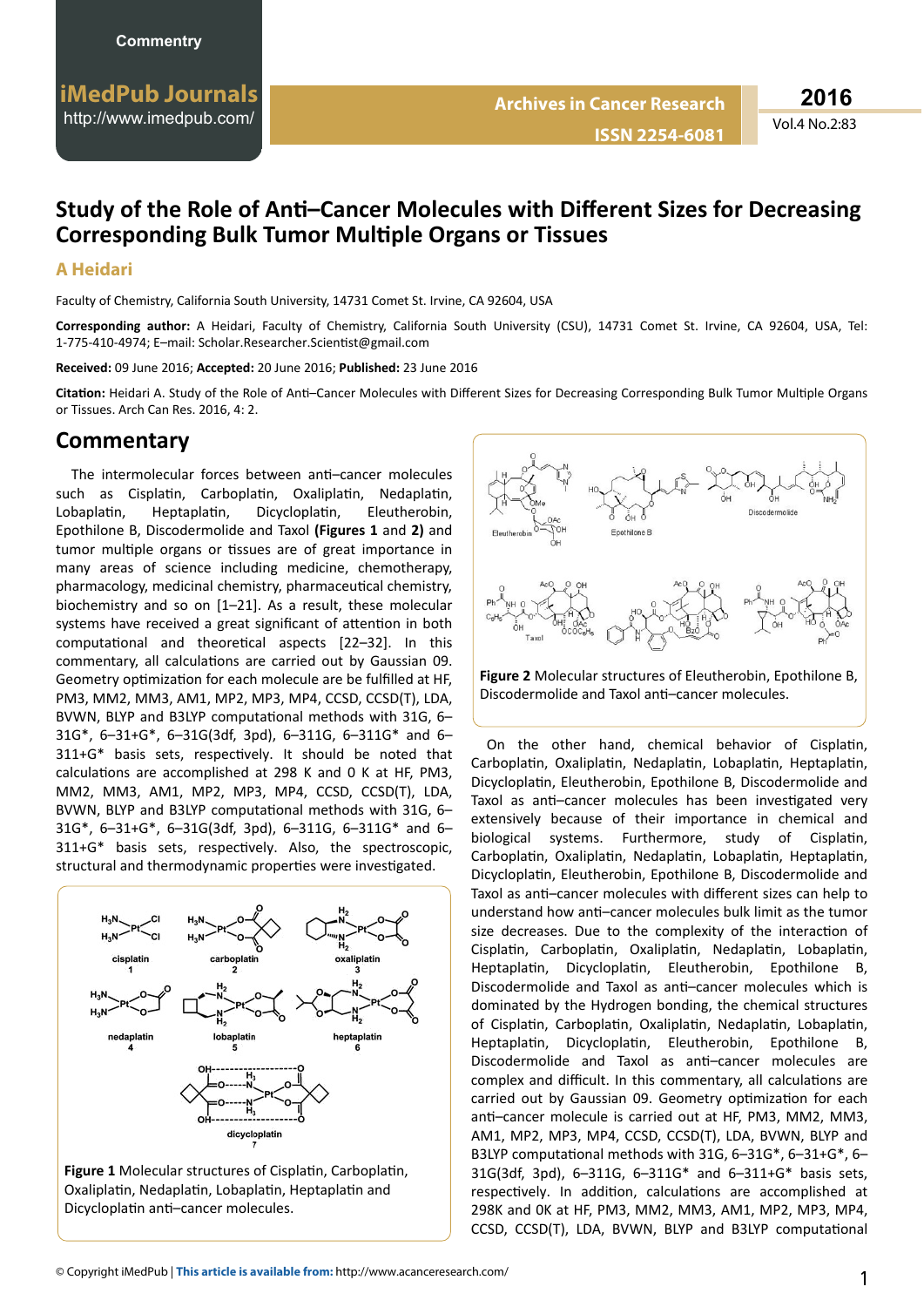**ISSN 2254-6081** Vol.4 No.2:83

methods with 31G, 6–31G\*, 6–31+G\*, 6–31G(3df, 3pd), 6– 311G,  $6-311G^*$  and  $6-311+G^*$  basis sets, respectively. Moreover, the spectroscopic, structural and thermodynamic properties were studied.

Furthermore, Cadmium Oxide (CdO) nanoparticles are used as anti-cancer Nano drugs. They make a strong complex with DNA/RNA of human cancer cells which in human metabolism complexes have vital role. Each Nano compound or Nano material that perturbs the structure and normal reactivity of a vital complex is named a position. A position is either a strong ligand which makes a complex with DNA/RNA of human cancer cells and/or a metal which can react with vital ligands. In medicinal, pharmaceutical, clinical and biochemical approaches, a strong DNA/RNA of human cancer cells ligand applies to remove the metal position. Theoretically, computationally and experimentally, as much a complex is more stable its anti-cancer properties should be stronger. This stability depends on conformational stability of DNA/RNA of human cancer cells ligands. Based on these principles, we have introduced some anti-cancer Nano drugs such as Cadmium Oxide (CdO) nanoparticles and consider their stability energies in complex making with DNA/RNA of human cancer cells. Our results showed that some nanoparticles such as Cadmium Oxide (CdO) nanoparticles could be theoretically. computationally and experimentally used as anti-cancer Nano drugs. We have also reported their preparation procedure and we have studied the role of stereochemistry in these anticancer Nano drugs. By these types of calculations, we have also introduced some nucleic acids complexes as good anticancer Nano drugs using Gaussian 09 at HF, PM3, MM2, MM3, AM1, MP2, MP3, MP4, CCSD, CCSD(T), LDA, BVWN, BLYP and B3LYP computational methods with 31G, 6–31G\*, 6–31+G\*, 6– 31G(3df, 3pd), 6–311G, 6–311G\* and 6–311+G\* basis sets, respectively. In this commentary, we would like to extend our studies about stereochemistry of some roles of anti-cancer molecules with different sizes for decreasing corresponding bulk tumor multiple organs or tissues.

## **References**

- Weiping L, Jing J, Chengying X, Shuqian H, Haitian Q, et al. (2014) Synthesis, anticancer activity and toxicity of a watersoluble 4S,5S-derivative of heptaplatin, cis-{Pt(II)[(4S,5S)-4,5bis(aminomethyl)-2-isopropyl-1,3-dioxolane]·(3-hydroxylcyclobutane-1,1-dicarboxylate)}. Journal of Inorganic Biochemistry 140: 126-130.
- Takumi S, Terukazu N, Masakatsu O, Takashi U, Hiroyuki N, et al. (2016) PD34-06 salvage chemotherapy with paclitaxel, ifosfamide and nedaplatin (tin) for refractory or relapsed germ cell tumors in patients with impaired renal function. The Journal of Urology 195: e841.
- 3. Masatomo N, Hideaki M, Masato F (2016) MP81-20 Irinotecan and nedaplatin as salvage therapy for patients with advanced germ cell tumor following intensive treatment with cisplatinbased combination chemotherapies. The Journal of Urology 195: 1060.
- 4. Katsuyuki T, Masako T, Masakazu Y, Masaki M, Asuka O, et al. (2016) Protection of stromal cell-derived factor 2 by heat shock

protein 72 prevents oxaliplatin-induced cell death in oxaliplatinresistant human gastric cancer cells. Cancer Letters 378: 8-15.

- 5. Yu Z, Qiang L, Junfeng W, Fang C, Xiao H, et al. (2016) Polysaccharide from *Lentinus edodes* combined with oxaliplatin possesses the synergy and attenuation effect in hepatocellular carcinoma. Cancer Letters 377: 117-125.
- 6. Toshiaki S, Keisuke M, Naomi Y, Mayuko S, Akina K, et al. (2016) Processed aconite root and its active ingredient neoline may alleviate oxaliplatin-induced peripheral neuropathic pain. Journal of Ethnopharmacology 186: 44-52.
- Kenneth KW, Daniel CP, Yuming W, Fang W, Ge L, et al. (2016) Data showing the circumvention of oxaliplatin resistance by vatalanib in colon cancer. Data in Brief 7: 437-444.
- 8. Walter T, Planchard D, Bouledrak K, Scoazec JY, Souquet PJ, et al. (2016) Evaluation of the combination of oxaliplatin and 5fluorouracil or gemcitabine in patients with sporadic metastatic pulmonary carcinoid tumors. Lung Cancer 96: 68-73.
- 9. Shizuka M, Tsugunobu A, Takayuki Y, Yasushi K (2016) Involvement of c-Myc-mediated transient receptor potential melastatin 8 expression in oxaliplatin-induced cold allodynia in mice. Pharmacological Reports 68: 645-648.
- Wey-Ran L, Jy-Ming C, Chau-Ting Y (2016) Su2007 GALNT14 genotype predicts postoperative outcome of stage III colorectal cancer with oxaliplatin as adjuvant chemotherapy. Gastroenterology 150: S609.
- 11. Lorenzo DCM, Matteo Z, Ida L, Alessandra P, Carla G, et al. (2016) Effect of the SOD mimetic MnL4 on *in vitro* and *in vivo* oxaliplatin toxicity: Possible aid in chemotherapy induced neuropathy. Free Radical Biology and Medicine 93: 67-76.
- 12. Zhao J, Rensen S, Vreuls C, Broek MVD, Jetten M, et al. (2016) miR-21 and miR-150 down regulation correlates with oxaliplatin-related sinusoidal obstruction syndrome and impaired survival. HPB 18: e135.
- 13. Bednarsch J, Jara M, Malinowski M, Pratschke J, Stockmann M (2016) Effects of oxaliplatin-based chemotherapy on actual liver function capacity. HPB 18: e827.
- 14. Wakiya T, Kudo D, Toyoki Y, Ishido K, Kimura N, et al. (2016) Effect of bevacizumab on the development of oxaliplatinassociated liver injury in colorectal cancer liver metastasis. HPB 18: e183.
- 15. Zhimei W, Mian W, Shaohua G (2016) Toward a better understanding of the oxaliplatin mode of action upon the steric hindrance of 1,2-diaminocyclohexane and its analogue. Journal of Inorganic Biochemistry 157: 1-7.
- 16. Shohei Y, Hideki O, Kazuhiko K, Masahiro O (2016) Oxaliplatin treatment changes the function of sensory nerves in rats. Journal of Pharmacological Sciences 130: 189-193.
- 17. Verônica FA, Francine CC, Alencar KM, Maiquidieli DB, Fernanda B, et al. (2016) Superoxide-hydrogen peroxide imbalance interferes with colorectal cancer cells viability, proliferation and oxaliplatin response. Toxicology *in vitro* 32: 8-15.
- 18. Christoph S, Karin O, Anja L, Annette D, Marcus H, et al. (2016) Efficacy and safety of gemcitabine, oxaliplatin, and paclitaxel in cisplatin-refractory germ cell cancer in routine care—Registry data from an outcomes research project of the German Testicular Cancer Study Group. Urologic Oncology: Seminars and Original Investigations 34: 168.e21-168.e28.
- Sangeetha MR, Maxwell TV, Judith AP, Nancy K, Irene BH, et al. (2016) Quantitative sensory testing at baseline and during cycle